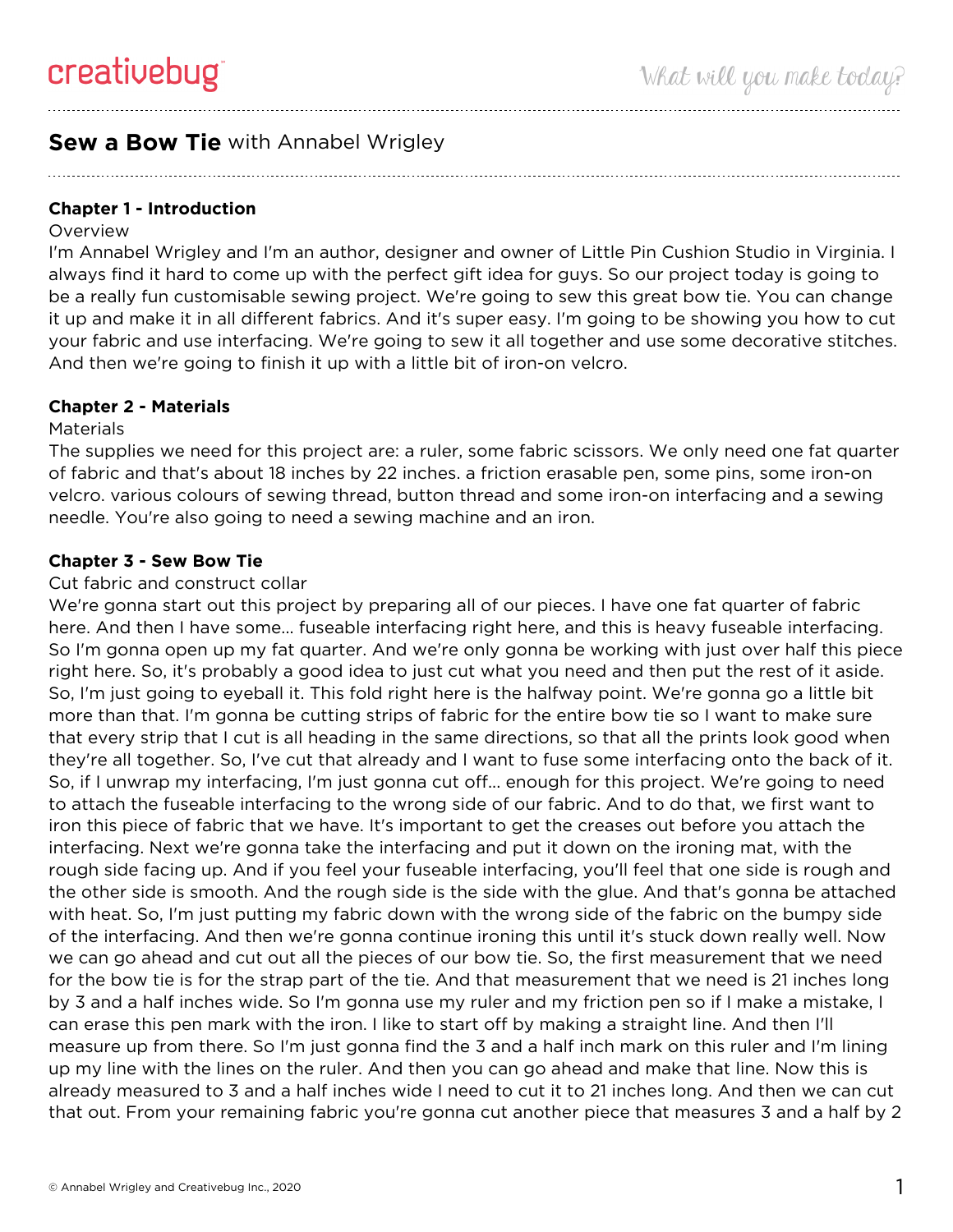and a half inches. And that's gonna be for the inner part of the bow. And you're also gonna cut a piece that measure 16 and a quarter inches by 5 and a half inches for the bow. We're gonna start by preparing our longest strip, which is the collar. I'm gonna take that over to the iron and get that all ready. So, lay it with the fabric print face down and we're gonna fold it in half, hot dog style. And then iron it. We're gonna open that up and you'll see that there's a center crease right there. And that is gonna be our guide for the rest of the folding. So, fold in one edge and give that a really good iron. And then go ahead and fold in the other edge. Before we fold the entire thing in half, we need to fold the ends in, just a little bit. So, open out the edges, and fold in about half an inch, on this end, and then just press it. And then you can fold those edges back in again. And then go ahead and do the same thing with the other side. And now we can take the piece of fabric and we're just gonna fold the entire thing in half again. Now we're ready to stitch our strip down both sides. I think it's fund to experiment with a decorative stitch, so I'm gonna use a zig-zag for this one. And I want to make my stitch length a little bit bigger. And my stitch width a little bit bigger. I'm gonna be sewing with the inside edge of the Press-a-Foot running along the edge of the fabric here to sew down this opening. And I'm using a bright contrasting thread just because I think it looks pretty fun. Let's back stitch. And we're gonna sew this all the way to the end. At the end we're simply gonna lift the Press-a-Foot and turn it. And we're gonna sew across this end and then back out the other side. I love the contrast of the blue and the green. I think it really stands out. And then you can finish with a little back stitch. I'm gonna start working on the bow part of the bow tie now. We're gonna fold this piece right sides together, hot dog style. And you can just use your fingers to smooth that down. I wanna pin around these 3 open sides. We don't need to worry here, because it's folded. You'll see that I'm leaving a little bit of a gap here. I'm gonna be marking that with my pen. And this will be the area that we leave open. We're not gonna sew there. I'm gonna grab my friction pen and just mark that. Sometimes it's easy to forget, so if you mark it, it really helps. We're gonna take this piece over to the machine now and sew around it. I'm gonna change this back to a straight stitch. We don't need to change the colored thread in the sewing machine for this part because we're not even going to see it. We're gonna be sewing with the edge of the Press-a-Foot running along the edge of the fabric. And we're gonna start from this end where it's folded, and then make our way up to the other end. So, just start and then do a back stitch. And we're just gonna sew up to this point here. And then back stitch. Now, instead of taking it out from the machine, I'm just gonna lift the Press-a-Foot and pull it forward. I'm gonna put the Press-a-Foot down again, couple of stitches and then back stitch. And then gonna end with a back stitch. I'm gonna trim all of these threads now and then I'm gonna cut the corners and trim the edges before we turn it right way up. I'm just trimming away about half of that seam allowance just so that when we turn right way out, it's gonna stay flat. But I'm not gonna trim it where the opening is, I'm just gonna leave that the same. And you'll see I'm just trimming away about half. This is gonna help the seams lie really flat. There we go. Now to pull this right way out, we're gonna be pushing in from both ends. So, if you pull the 2 pieces of fabric apart with your fingers and then push it through with your thumb, it's a much easier way of turning long, narrow things out. I'm just gonna grab that and pull that side out. And then I'm gonna do the same thing with the other side. I'm just gonna put my scissors really gently up to those corners and just push them out a little bit. I'm just gonna give this strip a quick press and then we're gonna go around and stitch a top stitch around the entire piece. Make sure that those edges are folded in. We're going to sew with the inside edge of the Press-a-Foot on the edge of the fabric. And we're just gonna stitch a straight stitch around the whole piece, and this is gonna work well to close up that opening that we had left. Start with a back stitch. You really want to go as straight as you can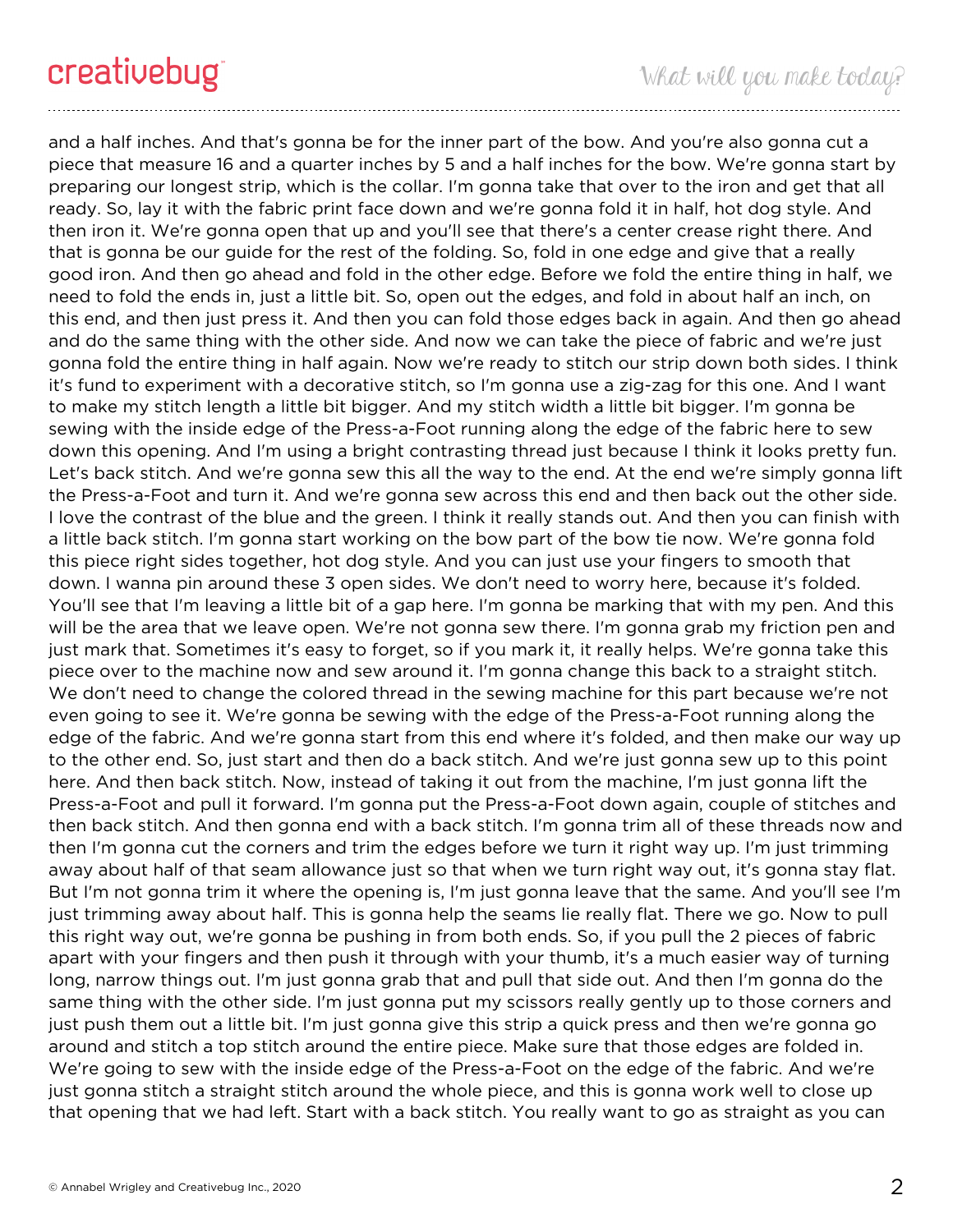for this part because you're gonna be able to see this stitching. I'm going to sew all the way around across both ends. And then back stitch. We just have one more little seam to sew to finish up the bow part of the bow tie. I'm folding this strip in half. I'm going to measure 2 and 3 quarter inches from the end. And then... just rule a line. And we're gonna be stitching on this line with a straight stitch. If you need to, you can go ahead and put a pin in there, just to hold them together. Just put this under the machine and starting at one end, starting with a back stitch, we're just gonna sew along this line. And end off with a back stitch. We just have one more piece to finish and that's the little inside bow part for the bow tie. I'm gonna fold this piece in half, hot dog style. And just put a pin to hold it. And then I'm just gonna be stitching down the long side and one short end. So, with the edge of the Press-a-Foot on the edge of the fabric and start with a back stitch. And then just across the bottom. And end with a back stitch. We're gonna be turning this piece right way out so we need to trim the edges and trim the corners just like we did before. This one's gonna be a little bit trickier to turn right way out so I'm gonna use the end of my pen for that. So, I'm just pushing it from the end. And once I've got it started, that's when I'm gonna use the end of my pen. Just gonna get this little edge if I can get my scissors in there. Just gonna iron this. We don't need to worry about folding in these raw ends because they're be covered up. This time I'm gonna sew quite close to the edge and that's just something that you can kind of eyeball. I'm gonna go in a little bit closer to the edge than before when I was sewing with the inside edge with the foot on the edge of the fabric. And I'm just gonna do a straight stitch. And just end with a back stitch. I'm not sewing across that end because that's gonna be covered up. Now that we have all our pieces prepared, all that's left to do is put it all together.

#### Finish sewing the bow tie

Just a couple more steps and we'll be done with our super cute bow tie. I just want to who you how to fold the main bow strip and get it ready. We're going to open out these two flaps on the end. And just put them flat on the table. And then this big loop above it, we're going to fold it down. And centre it so there's a little bit coming out on both ends. So this looks good. And so now just eyeballing it. You could use a ruler if you want. I'm just going to eyeball the centre. Another good way to find the centre is also to fold this in half. Like that. Just finger press it and you'll see there's a little crease there. I'm going to put that on that little crease. And then I have a needle already threaded with some button thread. And I'm just going to bring that up from behind. Through the middle of the bow. Leaving a tail. And then I'm just going to take it down just like that and tie a knot in the back. And the reason that I'm doing that is just to hold this bow piece in position for the next step. Now we want to add this little middle strip to finish off the bow. But we want to sort of gather this middle bow first. So I'm just going to gather it, going to make a little bump on that side and a little bump on that side to create that gather, just like that. And then while holding it with one hand, take your centrepiece. And wrap it around that centre just like that. I'm flipping it over and the unfinished I'm putting on the bottom. And the finished end I'm going to put on top. And then I'm just going to grab a pin to secure that in place. We want to keep that tight so that pin is really going to hold everything securely. There we go I just want to stitch along this fold and I'm using button thread because it's super strong. I'm going to bring the needle through the end. And then I'm going to tie a knot with the tail. Just trim off that excess. And then I'm going to bring the needle through the bottom fabric and then through the top. And pull it nice and tight. And we're just going to work our stitches side-by-side. Always going through the bottom and then out through the top. And for this last stitch we're just going to do a few stitches in the same spot to secure it. It can get a little